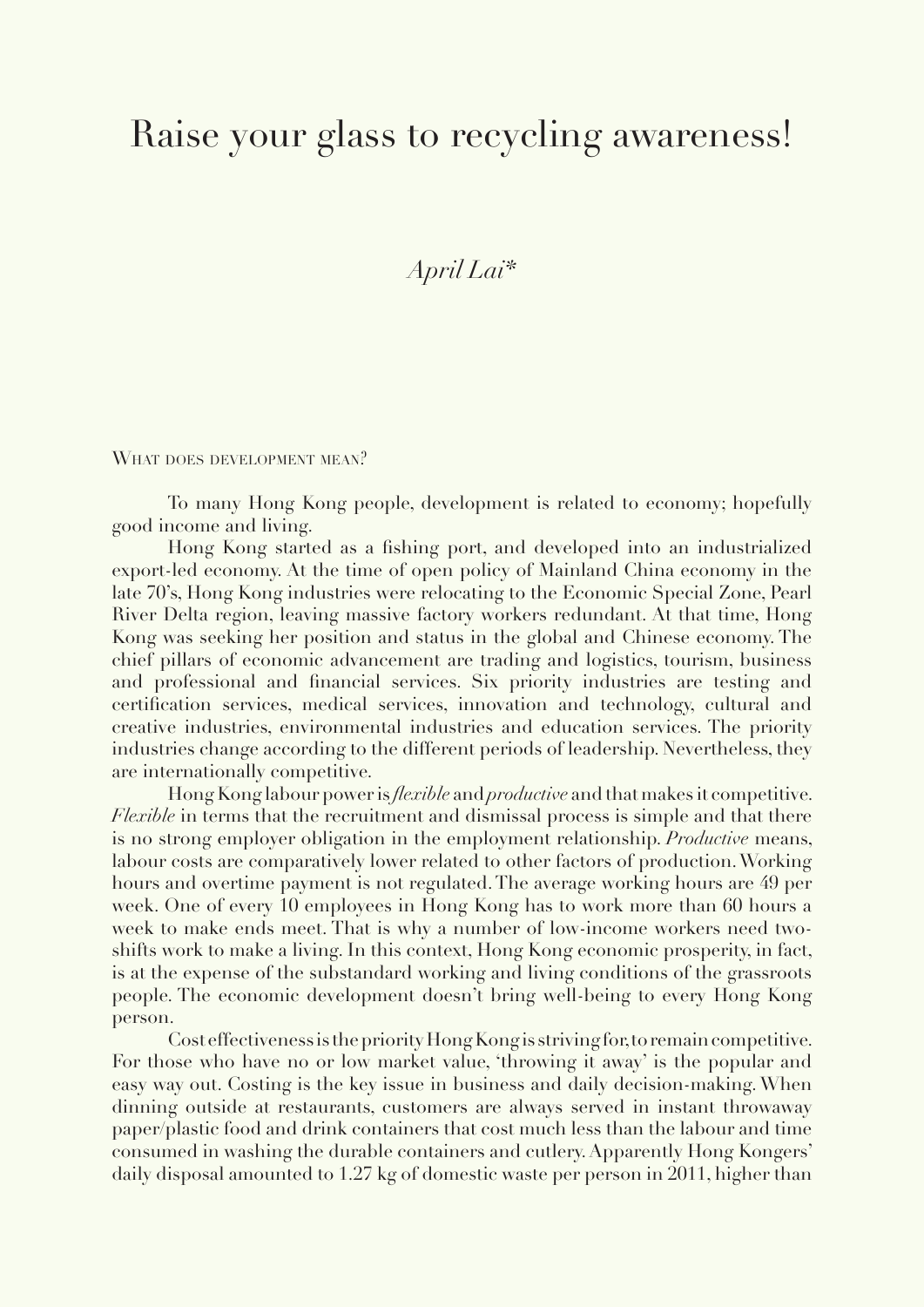Taiwan, Korea and Japan. And waste in some disciplines, is a measurement of affluent society. In Hong Kong, the 'throwing away' behavior is prevalent. The development of affluent society is at the cost of destroying the value system and the natural resources we have inherited from our ancestors.

To me the development is spiral, meaning it has to relate all the stakeholders, the living environment and resources.



In 2010, the glass-recycling rate was only 1% contrasting to the nature of its 100% recyclability. To save a waste glass bottle means less river sand is excavated and energy used. Sand is the shelter for a number of living creatures. With no sand, the creatures get displaced. Sand is a substance that absorbs wave hits.

Without a market value for glass bottles, no scavengers care about collecting the glass on the roadside. Cleaners are not happy to sweep or lift up glass bottles for fear of getting hurt by the broken glass. Glass ends up ad useless material and gets used in landfills.

I picked up the issue of glass recycling with the aim to bring back glass value and its recycling nature to Hong Kong society. The development of our society is spiral, meaning the focus is not only for profit making, but also ecological responsibility and sustainable development for a global context.

The challenges of glass recycling are the high costs in transportation, collection labour force, placement for collection facilities, awareness of the stakeholders, particularly businesses like the wine companies, suppliers, retailers, bar and restaurant operators; and public glass bottle users. Since there are no glass recycling policies or measures and no precedence in the territories, promoting glass-recycling practice is largely relied on the mobilization of the general public in a trial and error manner. To take the placement of glass bins as the example; the application for placement spots was turned down by the government concerned stating that there was no glass recycling policy.

However, such a bottom up approach is a meaningful exercise to draw in every individual as a key actor in the process rather than delegating it to the third party such as politicians or officials to fulfill the task. This Green movement is not an abstract and lip service, it has to be a personal response and a collective action.